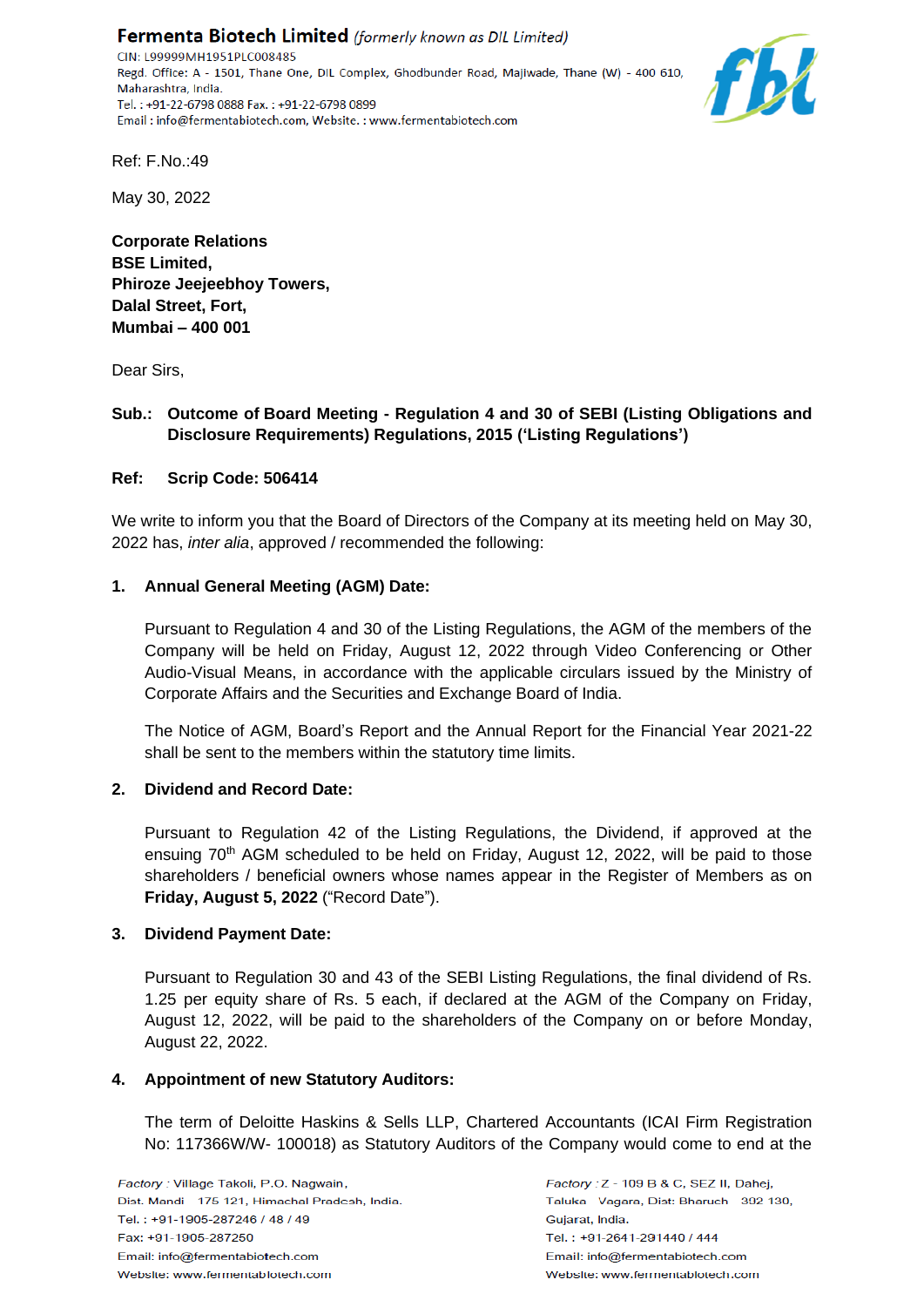

conclusion of 70<sup>th</sup> AGM of the Company. Post completion of their term and as a part of better corporate governance, the Board has approved the appointment of S R B C & Co. LLP, Chartered Accountants (ICAI Firm Registration No: 324982E/E300003) as the Statutory Auditors of the Company, for a term of five consecutive years from the conclusion of 70<sup>th</sup> AGM (year 2022) till the conclusion of 75<sup>th</sup> AGM (year 2027) of the Company, subject to the members' approval at the 70<sup>th</sup> AGM.

Requisite details of Statutory Auditors in terms of SEBI Circular No. CIR/CFD/CMD/4/2015 dated September 9, 2015 are provided in Annexure 1.

- **5. Appointment of Mr. Pramod Kasat (DIN: 00819790) as an Additional Director w.e.f. May 30, 2022 to hold office till the conclusion of ensuing 70th AGM.**
- **6. Appointment of Mr. Pramod Kasat (DIN: 00819790) as an Independent Director for a period of 5 years w.e.f. August 12, 2022, subject to members' approval at the 70th AGM.**
- **7. Re-appointment of Mr. Satish Varma (DIN: 00003255) as an Executive Director of the Company for a period of 3 years w.e.f. September 27, 2022, subject to members' approval at the 70th AGM.**
- **8. Re-appointment of Ms. Anupama Datla Desai (DIN: 00217027) as an Executive Director of the Company for a period of 3 years w.e.f. September 27, 2022, subject to members' approval at the 70th AGM**.

Requisite details of directors in terms of SEBI Circular No. CIR/CFD/CMD/4/2015 dated September 9, 2015 and affirmation pursuant to BSE Circular LIST/COMP/14/2018-19 dated June 20, 2018 are provided in Annexure 2.

The Board meeting commenced at 12.30 p.m. and concluded at 3.20 p.m.

Thanking you, Yours faithfully, for **Fermenta Biotech Limited (Formerly known as DIL Limited)**

**Srikant N Sharma Company Secretary**

CS Membership No: F3617 *A-1501, Thane One, DIL Complex, Ghodbunder Road, Majiwade, Thane (W) 400610*

*Enclosure: Annexures 1 and 2*

Factory: Village Takoli, P.O. Nagwain, Dist. Mandi - 175 121, Himachal Pradesh, India. Tel.: +91-1905-287246 / 48 / 49 Fax: +91-1905-287250 Email: info@fermentabiotech.com Website: www.fermentabiotech.com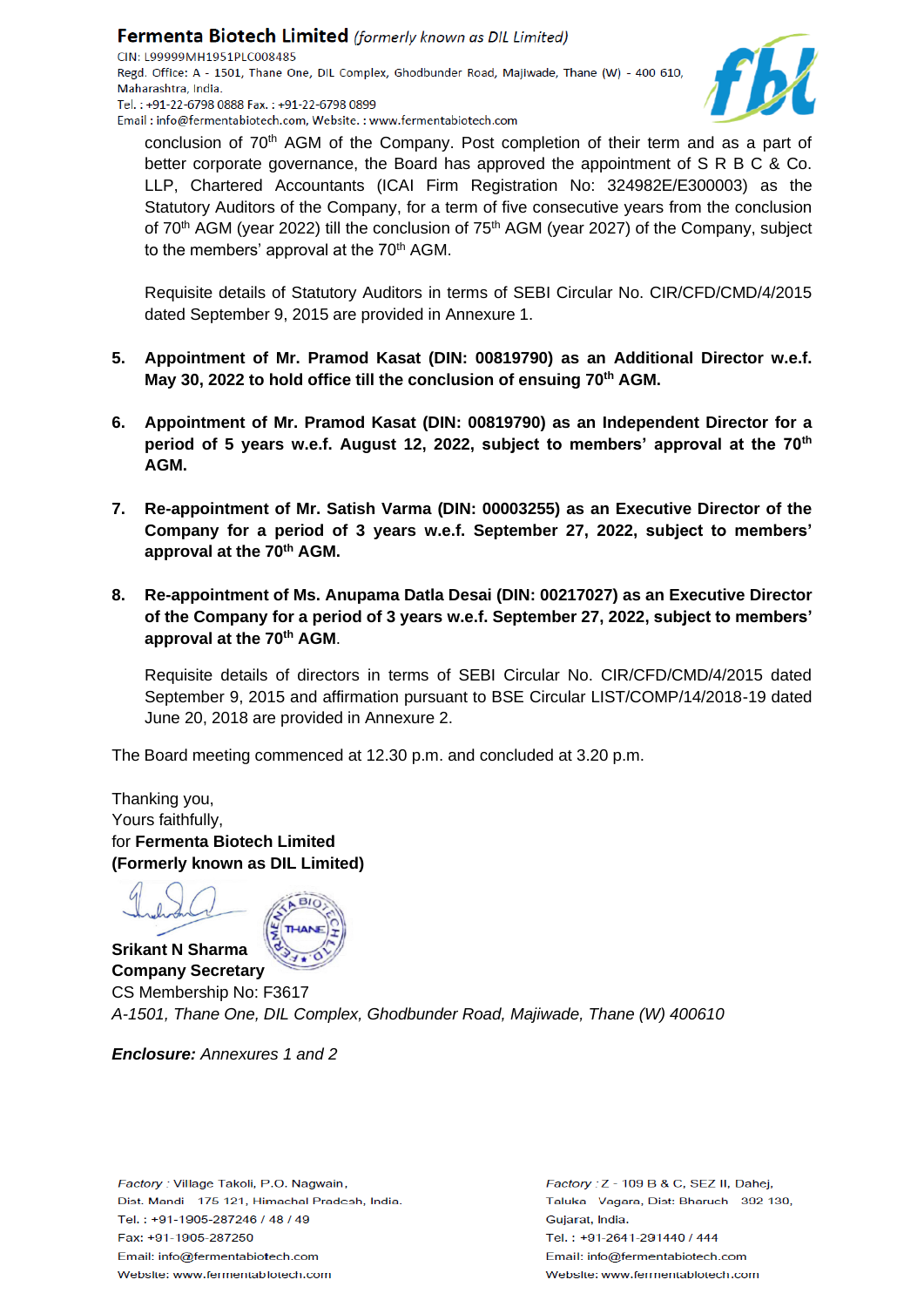## Fermenta Biotech Limited (formerly known as DIL Limited)

CIN: L99999MH1951PLC008485 Regd. Office: A - 1501, Thane One, DIL Complex, Ghodbunder Road, Majiwade, Thane (W) - 400 610, Maharashtra, India. Tel.: +91-22-6798 0888 Fax.: +91-22-6798 0899 Email: info@fermentabiotech.com, Website.: www.fermentabiotech.com



# **Annexure 1**

## **Details of Statutory Auditor**

| Sr. | <b>Particulars</b>                                                                    | <b>Details</b>                                                                                                                                                                                                                                                                                                                                                                                                                                                                                                                                                                                                                |
|-----|---------------------------------------------------------------------------------------|-------------------------------------------------------------------------------------------------------------------------------------------------------------------------------------------------------------------------------------------------------------------------------------------------------------------------------------------------------------------------------------------------------------------------------------------------------------------------------------------------------------------------------------------------------------------------------------------------------------------------------|
| 1   | Reason for change<br>viz. appointment,<br>resignation, removal,<br>death or otherwise | Post completion of term of existing Statutory Auditors of the Company,<br>Deloitte Haskins & Sells LLP, Chartered Accountants (ICAI Firm Registration<br>No: 117366W/W- 100018), the Board has appointed S R B C & Co. LLP,<br>Chartered Accountants (ICAI Firm Registration No: 324982E/E300003) as the<br>Statutory Auditors of the Company, for a term of five consecutive years from<br>the conclusion of 70 <sup>th</sup> AGM till the conclusion of 75 <sup>th</sup> AGM of the Company to<br>be held in the year 2027, and the same is proposed for members' approval at<br>ensuing 70 <sup>th</sup> AGM.              |
| 2   | Date of<br>appointment/cessation<br>(as applicable) & term<br>of appointment          | As stated above.                                                                                                                                                                                                                                                                                                                                                                                                                                                                                                                                                                                                              |
| 3   | Brief profile (in case of<br>appointment)                                             | S R B C & CO LLP, (FRN 324982E/E300003) ("Audit Firm"), is a firm of<br>Chartered Accountants registered with the Institute of Chartered Accountants<br>of India. The Audit Firm was established in the year 2002 and is a limited<br>liability partnership firm ("LLP") incorporated in India. It has registered office<br>at 22, Camac Street, Kolkata and has 15 branch offices in various cities in<br>India. The Audit Firm has valid Peer Review Certificate and is part of S. R.<br>Batliboi & Affiliates network of audit firms. It is primarily engaged in providing<br>audit and assurance services to its clients. |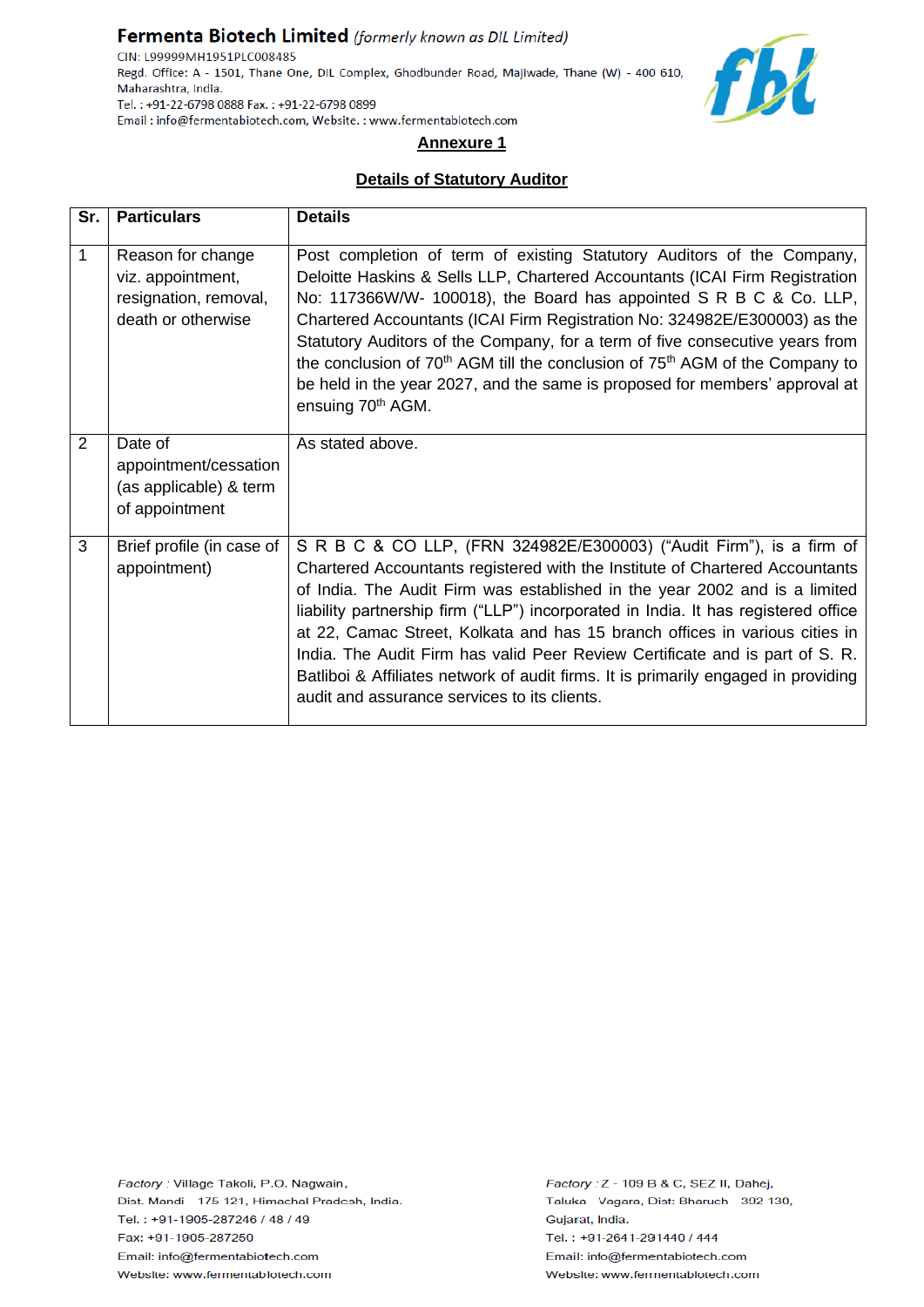# Fermenta Biotech Limited (formerly known as DIL Limited)

CIN: L99999MH1951PLC008485 Regd. Office: A - 1501, Thane One, DIL Complex, Ghodbunder Road, Majiwade, Thane (W) - 400 610, Maharashtra, India. Tel.: +91-22-6798 0888 Fax.: +91-22-6798 0899 Email: info@fermentabiotech.com, Website.: www.fermentabiotech.com



# **Annexure 2**

### **Details of Directors**

| Sr.            | <b>Particulars</b>     | <b>Mr. Pramod Kasat</b>             | Mr. Satish Varma          | Ms.<br><b>Datla</b><br>Anupama |
|----------------|------------------------|-------------------------------------|---------------------------|--------------------------------|
|                |                        |                                     |                           | <b>Desai</b>                   |
| $\mathbf{1}$   | Reason for change      | The Board of Directors              | The term of Mr. Satish    | The term of Ms. Anupama        |
|                | viz. appointment,      | at its meeting held on              | Varma as an Executive     | Desai<br>Datla<br>as<br>an     |
|                | resignation, removal,  | May 30, 2022:                       | Director of the Company   | Executive Director of the      |
|                | death or otherwise     | approved<br>(i)<br>the              | would come to end on      | Company would come to          |
|                |                        | appointment of<br>Mr.               | September 26, 2022.       | end on September 26,           |
|                |                        | Pramod Kasat as an                  |                           | 2022.                          |
|                |                        | Additional Director to              | The Board of Directors at |                                |
|                |                        | hold his office as such             | its meeting held on May   | The Board of Directors at      |
|                |                        | until the conclusion of             | 30, 2022, recommended     | its meeting held on May        |
|                |                        | 70 <sup>th</sup><br>AGM;<br>ensuing | the re-appointment of Mr. | 30, 2022, recommended          |
|                |                        | and                                 | Satish Varma as<br>an     | the re-appointment of Ms.      |
|                |                        | (ii)<br>subject<br>to               | Executive Director of the | Anupama Datla Desai as         |
|                |                        | members' approval at                | Company for a period of   | an Executive Director of       |
|                |                        | 70 <sup>th</sup><br>AGM,<br>ensuing | 3 years w.e.f. September  | the Company for a period       |
|                |                        | recommended<br>the                  | 27, 2022, subject to      | 3<br>of<br>w.e.f.<br>years     |
|                |                        | appointment of Mr.                  | members' approval.        | 2022,<br>September<br>27,      |
|                |                        | Pramod Kasat as an                  |                           | members'<br>subject<br>to      |
|                |                        | Independent Director                |                           | approval.                      |
|                |                        | for a period of 5 years             |                           |                                |
|                |                        | w.e.f.<br>August<br>12,             |                           |                                |
|                |                        | 2022.                               |                           |                                |
| $\overline{2}$ | Date of                | (i) Additional Director             | 3 years w.e.f. September  | 3 years w.e.f. September       |
|                | appointment/cessation  | w.e.f. May 30, 2022                 | 27, 2022                  | 27, 2022                       |
|                | (as applicable) & term | and to hold his office              |                           |                                |
|                | of appointment         | until the conclusion of             |                           |                                |
|                |                        | 70 <sup>th</sup> AGM;<br>ensuing    |                           |                                |
|                |                        | Subject to<br>(ii)<br>and           |                           |                                |
|                |                        | members'<br>approval,               |                           |                                |
|                |                        | Independent<br>an<br>as             |                           |                                |
|                |                        | Director for a period of            |                           |                                |
|                |                        | 5 years w.e.f. August               |                           |                                |
|                |                        | 12, 2022.                           |                           |                                |

Factory : Village Takoli, P.O. Nagwain, Dist. Mandi - 175 121, Himachal Pradesh, India. Tel.: +91-1905-287246 / 48 / 49 Fax: +91-1905-287250 Email: info@fermentabiotech.com Website: www.fermentabiotech.com

Factory: Z - 109 B & C, SEZ II, Dahej, Taluka - Vagara, Dist: Bharuch - 392 130, Gujarat, India. Tel.: +91-2641-291440 / 444 Email: info@fermentabiotech.com Website: www.fermentabiotech.com